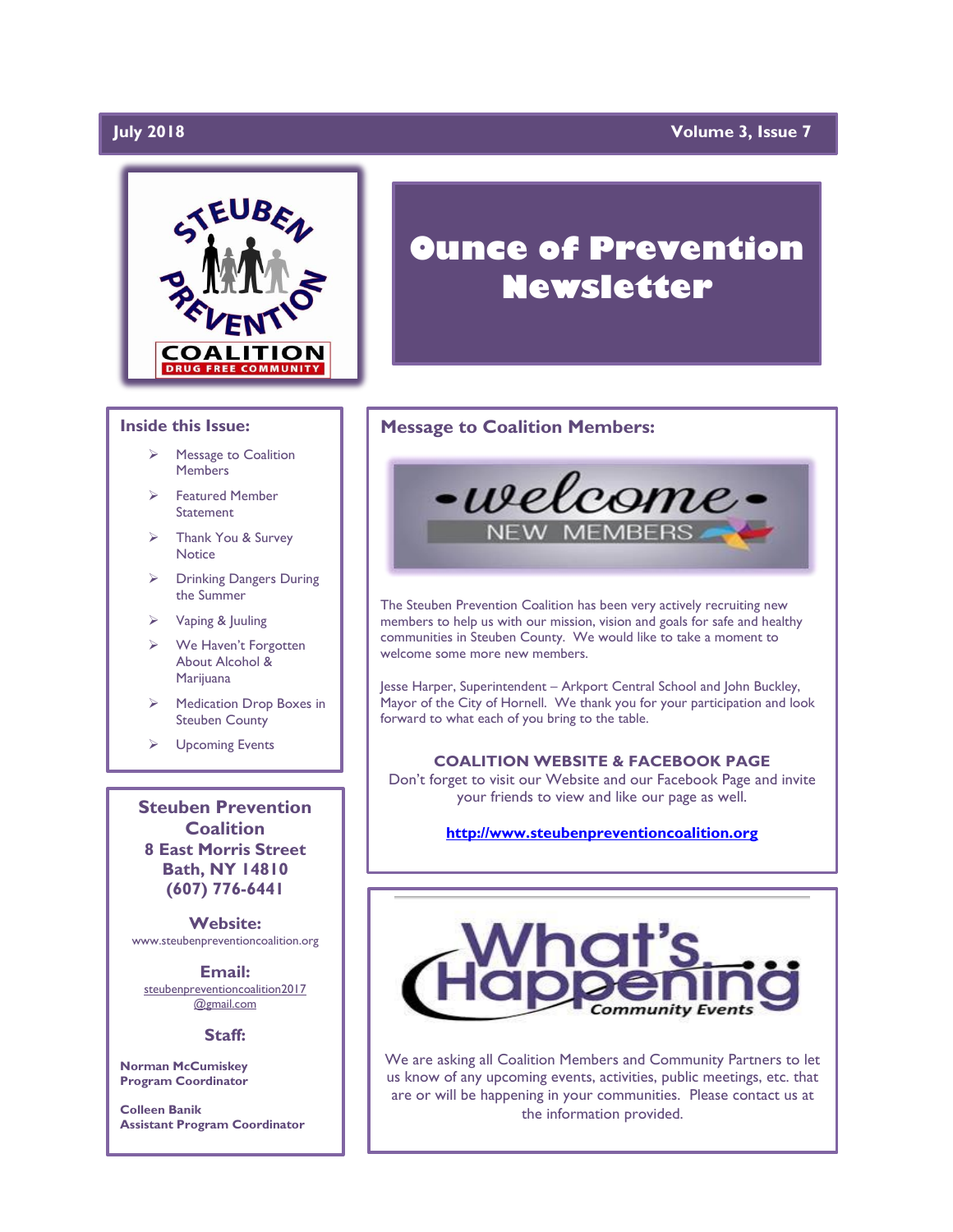

A special thank you goes out to Laura Vetter, Supervisor, Community Services – St. James Mercy Hospital and member of the Steuben Prevention Coalition for her letter to the editor "Tips To Help Parents Keep Teens Safe During Graduation Celebrations and Summer Parties" and also to Rick McInroy, Co-Chair of the Steuben Prevention Coalition Underage Drinking Task Force for his letter to the editor "A Unified Message for Safe Graduation Parties.

We appreciate everything you do!



# **2018 Adult Perception Survey**

Please be on the look-out for the link to survey monkey for the 2018 Adult Perception Survey which will be released the week of luly 16th. Please take a few minutes to complete the 2018 Adult Perception Survey. We provide this survey in order to gain a better understanding of the picture adults see as issues and concerns in our communities. This is an anonymous survey and we encourage you to share this link with any other contacts you may have in Steuben County.



### **Drinking Dangers During the Summer**

Summer is a time when many of us want to celebrate. Winter is over with. With more daylight hours of bright sun, the beach beckons. There are graduation parties, Fourth of July barbecues, and any-reason-at-all parties to attend. It's a great time to get together with friends, enjoy the long days and have a good time. Unfortunately, a lot of these celebrations involve alcohol and all the dangers associated with it. Stay safe this summer and consider partying alcoholfree. If you are going to indulge, do so responsibly and safely.

### **Alcohol and The Heat**

Many of the best summer parties are outdoor barbecues and picnics. Being outside while temperatures are high and the sun is shining can be a health hazard even without alcohol. Without proper precautions you may suffer from heat stroke, sunburn or dehydration. Alcohol can worsen these conditions and speed their onset.

### **Alcohol and The Water**

What would a summer party be without a pool, lake or ocean-side beach? If you're drinking near or on the water, the risk of harm is great. In fact, one out [of every two deaths](http://pubs.niaaa.nih.gov/publications/SummerSafety/SummerSafety.htm) that occurs during water recreation is related to alcohol. While many people take drinking and driving very seriously, not everyone considers drinking and boating to be an issue. An intoxicated boat operator can cause terrible damage from accidents. Passengers drinking on boats may lose balance and fall overboard. There are also the same hazards that involve drinking and being exposed to heat and the sun. On a boat it may not be possible to get drinkable water to stay hydrated, or to find relief from heat and sun. If you'll be out on a boat, it's best to refrain from drinking at all. If there will be drinking, bring along plenty of water, sunscreen and light clothing. Never let the operator of a boat drink.

## **Parties and Binge Drinking**

Most people have lots of parties to attend over the summer, which gives ample opportunities to drink too much. When you're having fun at a party it can be easy to forget how much you have had. Women should not have more than four drinks at once, or men more than five. Drinking more is considered binge [drinking](http://www.cdc.gov/features/summertimesafety/) and is particularly dangerous. Binging can lead to car accidents, assaults and fights, unplanned pregnancies, increased blood pressure, heart disease and other serious problems. Binge drinking can turn a fun party into a nightmare. Always keep track of what you are drinking at parties and set a limit. Drink one non-alcoholic beverage in between every alcoholic drink to keep yourself from getting out of control. It also helps to have a friend or partner monitor your intake and warn you if you are close to drinking too much.

### **Have a Safe Summer**

Summer is a season full of sun and fun, and plenty of parties. Make the most of your summer vacation without an alcohol-related tragedy. Be careful, be aware of how much you and others drink and stay hydrated so that you can expect to enjoy your summer safely.

> *An Elements Behavioral Health Guide to Drug Rehab* [www.drugrehab.us](http://www.drugrehab.us/)

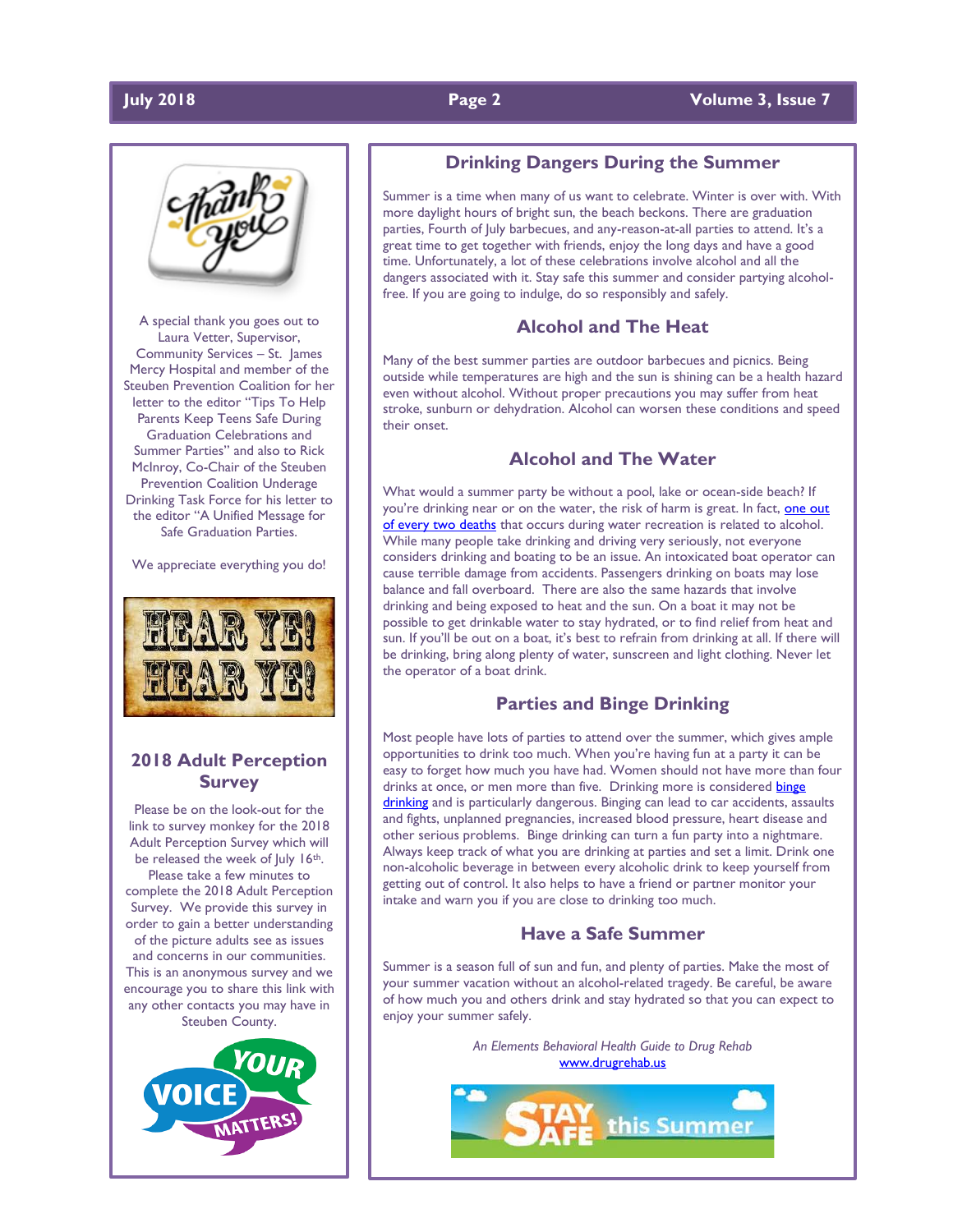# **July 2018 Page 3 Volume 3, Issue 7**

# **How to Know if Your Kid is Vaping Marijuana and What to Do About It**

Hardly a week goes by without another news article about vaping. In 2014, vaping was selected as Oxford Dictionary's word of the year, beating out other candidates like "Bae" and "Budtender". If they were picking a word today, it would more likely be JUUL or Juuling, the wildly popular "stealth vape" of adolescents.

Juuling kids are vaporizing flavored ejuices with nicotine, but what about vaping marijuana? According to Monitoring the Future, an annual survey of nearly 50,000 adolescents, 3 percent, 8 percent and 10 percent of 8th, 10th, and 12th graders respectively had vaped marijuana in 2017.

E-cigarette use may be a marker of risk-taking behaviors, and e-cigarette users are more likely to smoke cigarettes and drink alcohol, which are both also associated with marijuana use. There is also the concern that vaping nicotine, which is in Juuls and many other vaping devices, may pave the way to other substance use problems in the developing adolescent brain. Aggressive marketing in states where marijuana has been legalized may also contribute to increased curiosity about marijuana while at the same time reducing its perceived harm.

To read more on this article click on the link below:

[https://drugfree.org/parent-blog/know](https://drugfree.org/parent-blog/know-kid-vaping-marijuana/?utm_source=email&utm_medium=parent&utm_campaign=vaping-marijuana#more)[kid-vaping](https://drugfree.org/parent-blog/know-kid-vaping-marijuana/?utm_source=email&utm_medium=parent&utm_campaign=vaping-marijuana#more)[marijuana/?utm\\_source=email&utm\\_m](https://drugfree.org/parent-blog/know-kid-vaping-marijuana/?utm_source=email&utm_medium=parent&utm_campaign=vaping-marijuana#more)

[edium=parent&utm\\_campaign=vaping](https://drugfree.org/parent-blog/know-kid-vaping-marijuana/?utm_source=email&utm_medium=parent&utm_campaign=vaping-marijuana#more)[marijuana#more](https://drugfree.org/parent-blog/know-kid-vaping-marijuana/?utm_source=email&utm_medium=parent&utm_campaign=vaping-marijuana#more)



# **We Haven't Forgotten About Marijuana or Alcohol – Neither Should You**

### *Partnership for Drug Free Kids* May 9, 2018

Our country is in the depths of an **opioid epidemic**, but a large number of calls to our **Parent** [Helpline](https://drugfree.org/article/get-one-on-one-help/) are from parents concerned about their son's or daughter's marijuana use. A timely reminder that while the landscape is constantly shifting, some substances namely **marijuana** and **alcohol** — remain ones that parents should be vigilant about.

*"It's a rite of passage." - "He's just experimenting." - "It's a phase. She'll grow out of it."*

Our culture has a habit of justifying certain types of teen and young adult substance use as perfectly normal, but research indicates otherwise. Ninety percent of addictions begin during the teen years, while [the brain is still very much in development.](https://drugfree.org/article/brain-development-teen-behavior/) Risk-taking and making mistakes may be normal teen behavior, but when it comes to substance use, there is reason to be concerned and **take action**.

### **Why Is Substance Use in the Teen Years Such a Big Deal?**

In the same way we've come to recognize the negative consequences that a mother's drinking or smoking can have on a developing fetus, substance use poses distinct risks to the teen brain, which is in another key developmental phase. Adolescence is a time during which the brain increases efficiency and acquires skills to focus, prioritize and problem-solve. This period of development begins at puberty and lasts until one's mid-20's.

Substance use can interrupt and interfere with brain development, which in turn, may adversely impact learning and raise the risks of developing anxiety, depression and substance use disorders into adulthood.

### **Risk Factors Make Some Teens More Vulnerable**

Some young people are more vulnerable to developing a substance use disorder than others. These teens typically have **certain risk factors**, including:

- Family history of problems related to substance use
- Underlying mental health problems
- Trauma
- Bullying
- Impulse control problems

Even if these risk factors aren't present, teen substance use can result in car accidents, unsafe sex, violence, poorer academic performance or other serious issues. **What Can I Do As a Parent?**

### **RELATED ARTICLES:**

- [How to Talk About Marijuana](https://drugfree.org/article/how-to-talk-about-marijuana/)
- [How to Address Underage Drinking](https://drugfree.org/article/how-to-address-underage-drinking/)

The older someone is before engaging in any drug or alcohol use, the better the outcome that he or she will not have a problem with substances. Given that alcohol, and in more and more states, marijuana, is legal for those of age, the refrain is one of *delay, delay, delay*. But what can you do in a culture where drinking and drug use is so pervasive?

- Teens are going to take risks, push boundaries and make mistakes. Help them find [healthy ways to try new things, push limits and fail.](https://drugfree.org/article/healthy-risk-taking/)
- Help your teen develop [strong coping skills](https://drugfree.org/parent-blog/school-stress-raising-resilient-self-aware-kids/) for life's stressors.
- [Model healthy behaviors.](https://www.drugfree.org/school-stress-modeling-healthy-behavior-teen/) After a stressful day, instead of reaching for a glass of wine or beer, try going for a walk, deep breathing or other healthy relaxation techniques.
- Acknowledge and positively reinforce decisions to not use drugs or alcohol.

If your child is "experimenting," it's time to **start talking**. Have a conversation about what he or she sees as the benefits of using alcohol or other drugs. Reasons for use often include thrill seeking, escaping boredom, social pressure to fit in, escape from problems or easing anxiety. Finding healthy alternatives that address his or her reasons and compete with substance use can move a teen in the direction of lowered use or abstinence.

[https://drugfree.org/parent-blog/we-havent-forgotten-about-marijuana-or-alcohol](https://drugfree.org/parent-blog/we-havent-forgotten-about-marijuana-or-alcohol-neither-should-you/?utm_source=june&utm_medium=enews)[neither-should-you/?utm\\_source=june&utm\\_medium=enews](https://drugfree.org/parent-blog/we-havent-forgotten-about-marijuana-or-alcohol-neither-should-you/?utm_source=june&utm_medium=enews)